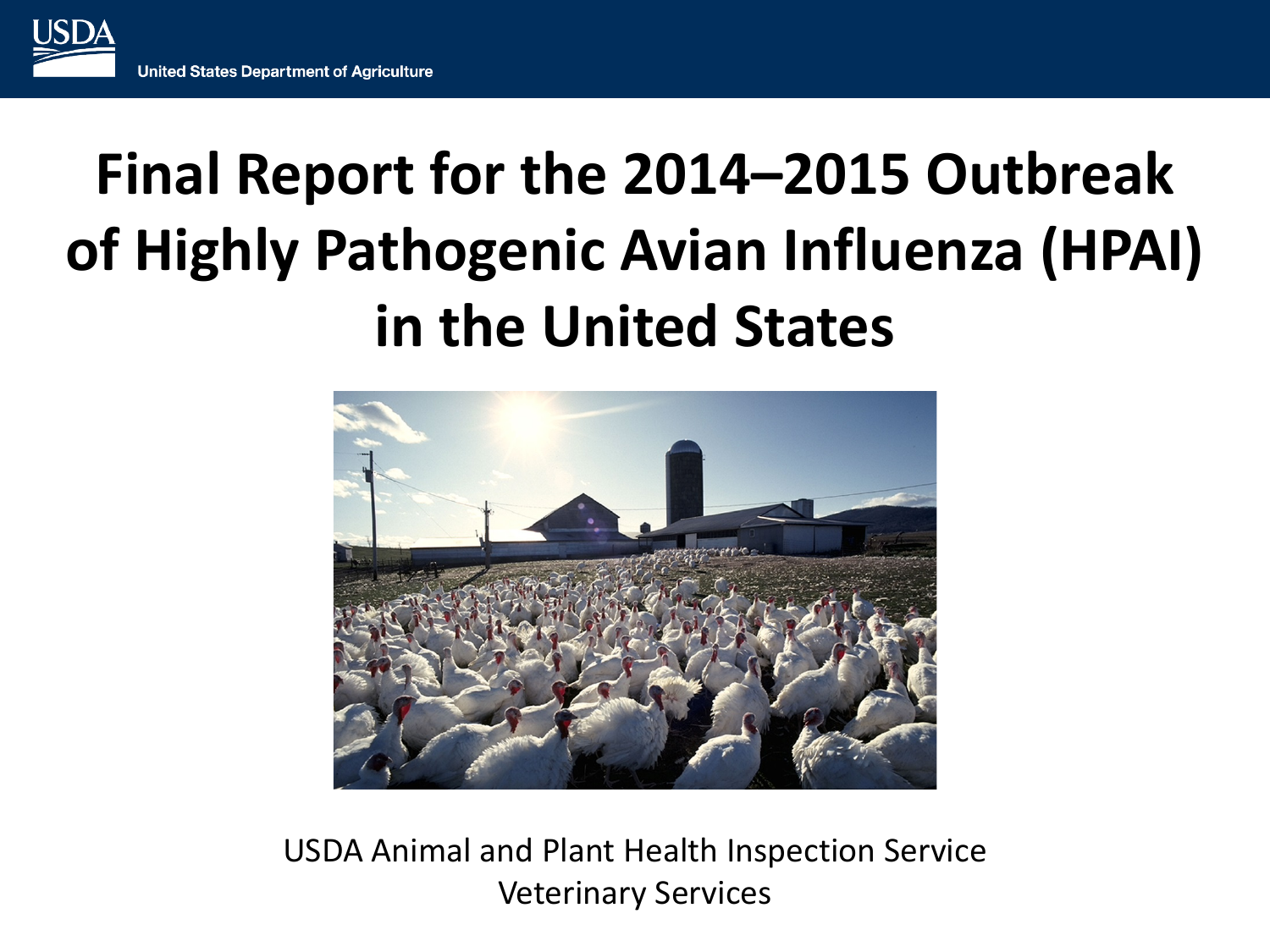# **Nature of Disease**

- Avian influenza (AI) is a viral respiratory disease that infects all avian species.
	- AI is a common disease, but it frequently changes.
- Based on the severity of illness, the disease is classified as either HPAI or low pathogenicity avian influenza (LPAI).
- AI viruses are named by two groups of proteins:
	- hemagglutinin ([HA] ranging from H1–H17), and
	- neuraminidase (ranging from N1–N9), e.g., H5N2 or H5N8.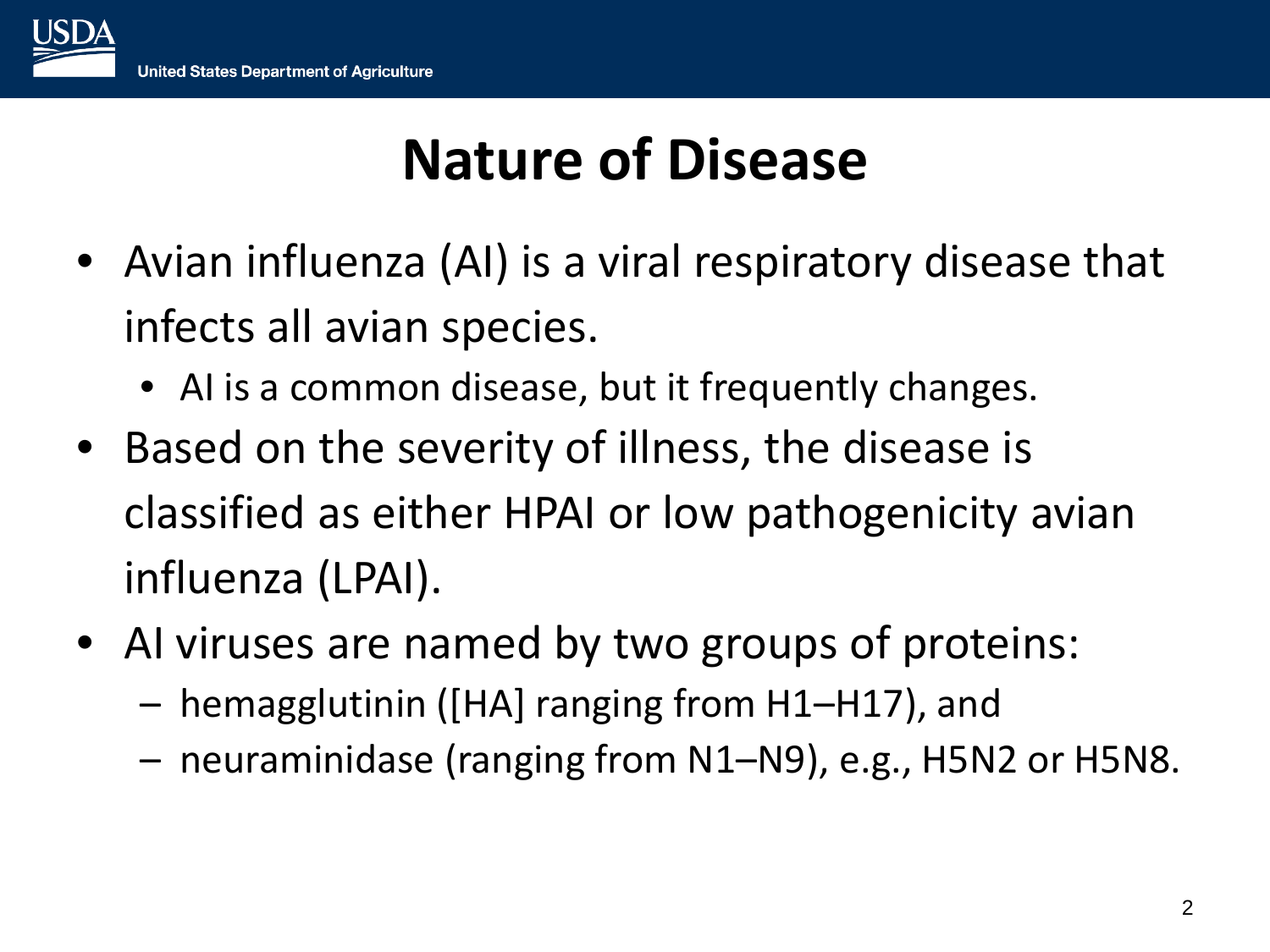

### **Incident Overview**

- **December 2014**: HPAI detected in the United States
	- First time in 10 years.
- **December 11, 2014–January 16, 2015**: USDA received a total of 7 reports of HPAI H5N2 or H5N8 in captive wild birds and backyard flocks from the NW U.S.
	- Additional detections occurred in wild birds.
- **January 23, 2015**: 1<sup>st</sup> infected **commercial flock** identified in CA.
- **January–March 2015**: HPAI spread slowly to multiple states
	- MN, MO, AR, and KS.
- **April**: Significant increase in HPAI H5N2 in turkey flocks occurred through early April in MN, followed by a rapid increase in IA in late April and May where large numbers of chicken layer flocks were affected.
- **June 16, 2015:** Last case of HPAI confirmed in commercial birds.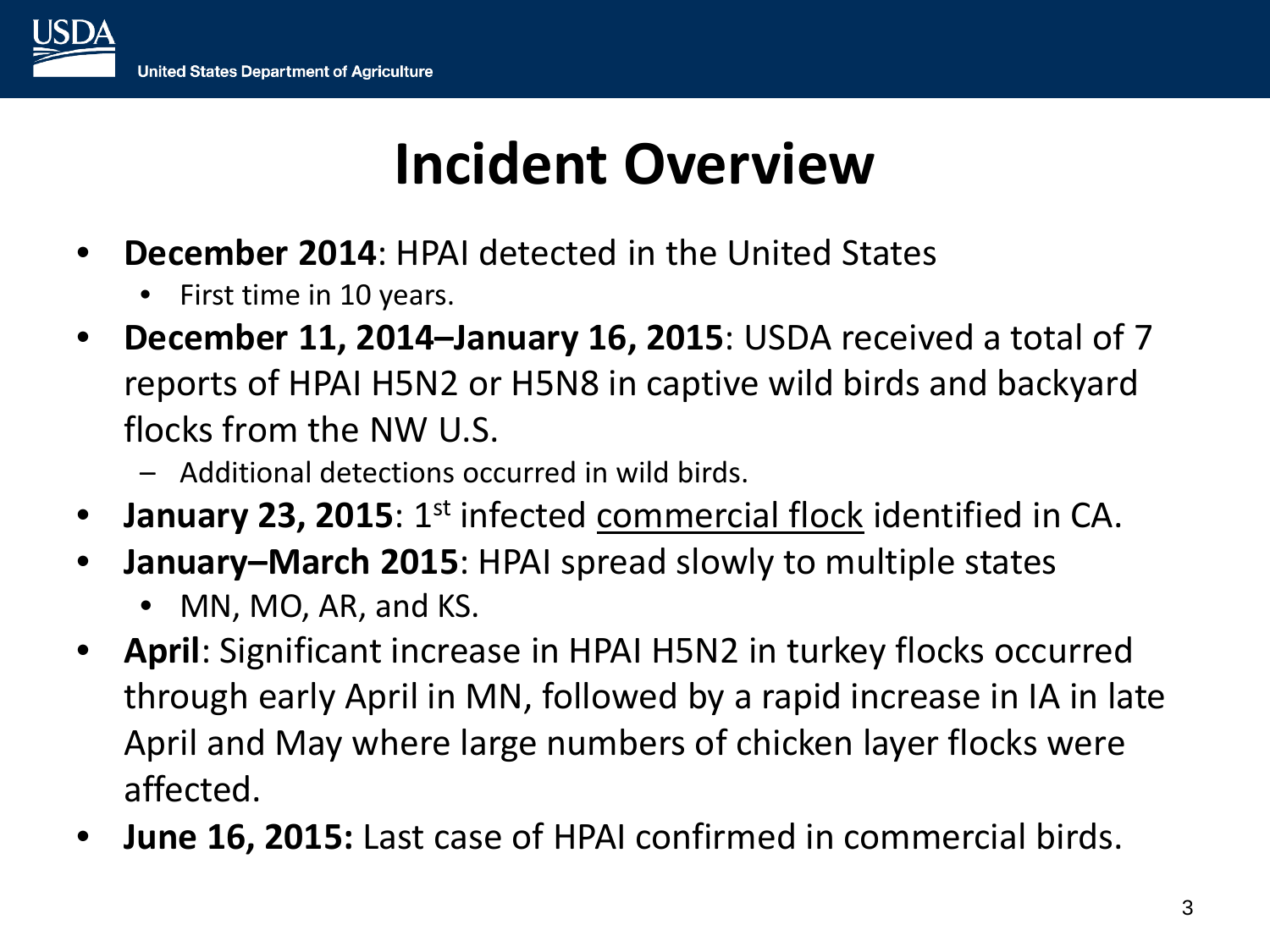## **Numbers Overview**

- **211** detections on commercial operations and **21** detections on backyard premises
	- including premises designated as a Dangerous Contact (DC) Premises.
- ~7.4 million turkeys and 43 million egg-layers and pullet chickens were affected by HPAI and died from the disease or were depopulated.
- Outbreak was the largest HPAI outbreak ever recorded in the U.S. arguably the most significant animal health event in U.S. history.
- HPAI in 21 States (includes all HPAI detections in any bird type, including wild birds):

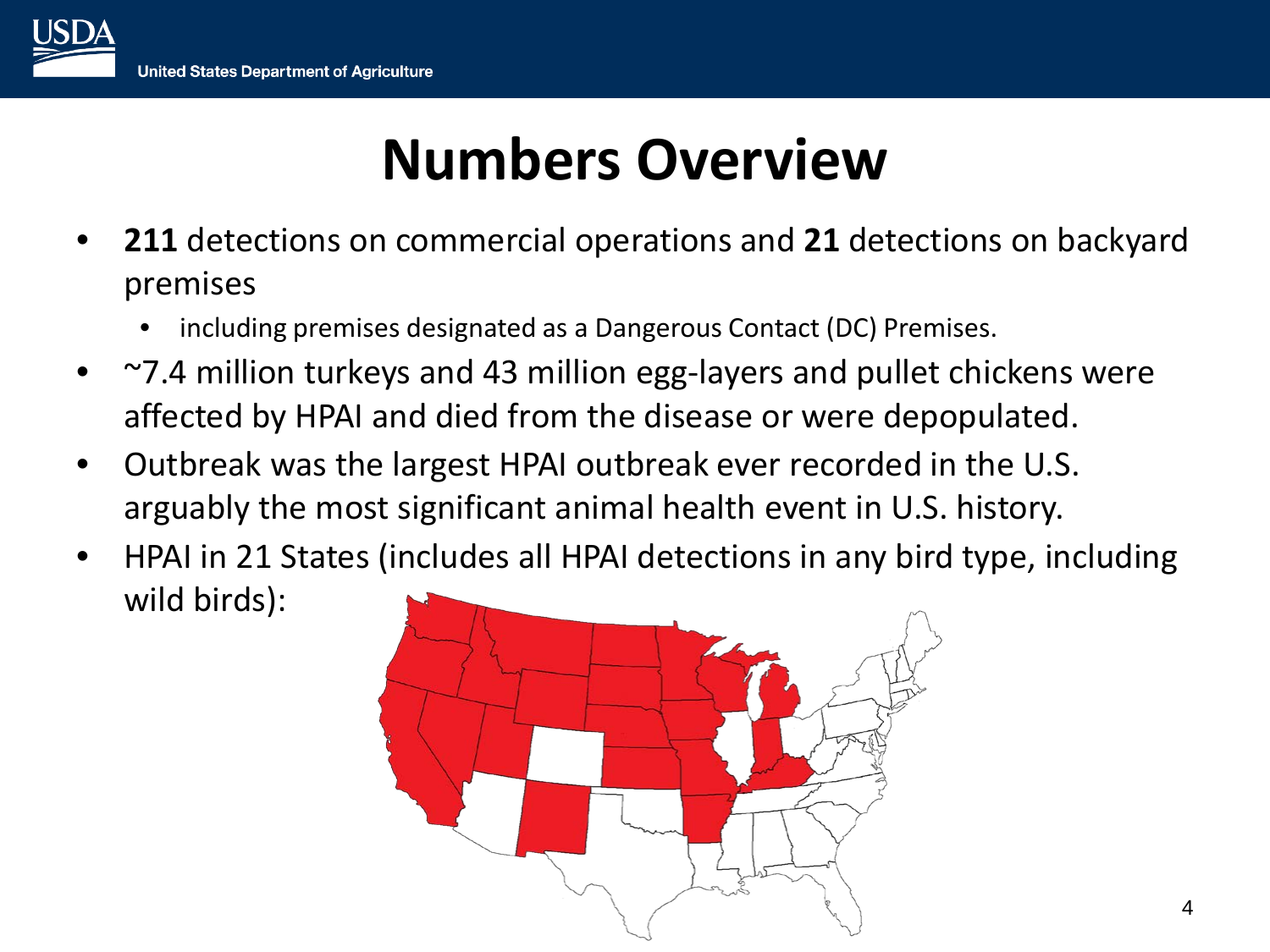

### **Total Incidence of HPAI in the United States by Week**

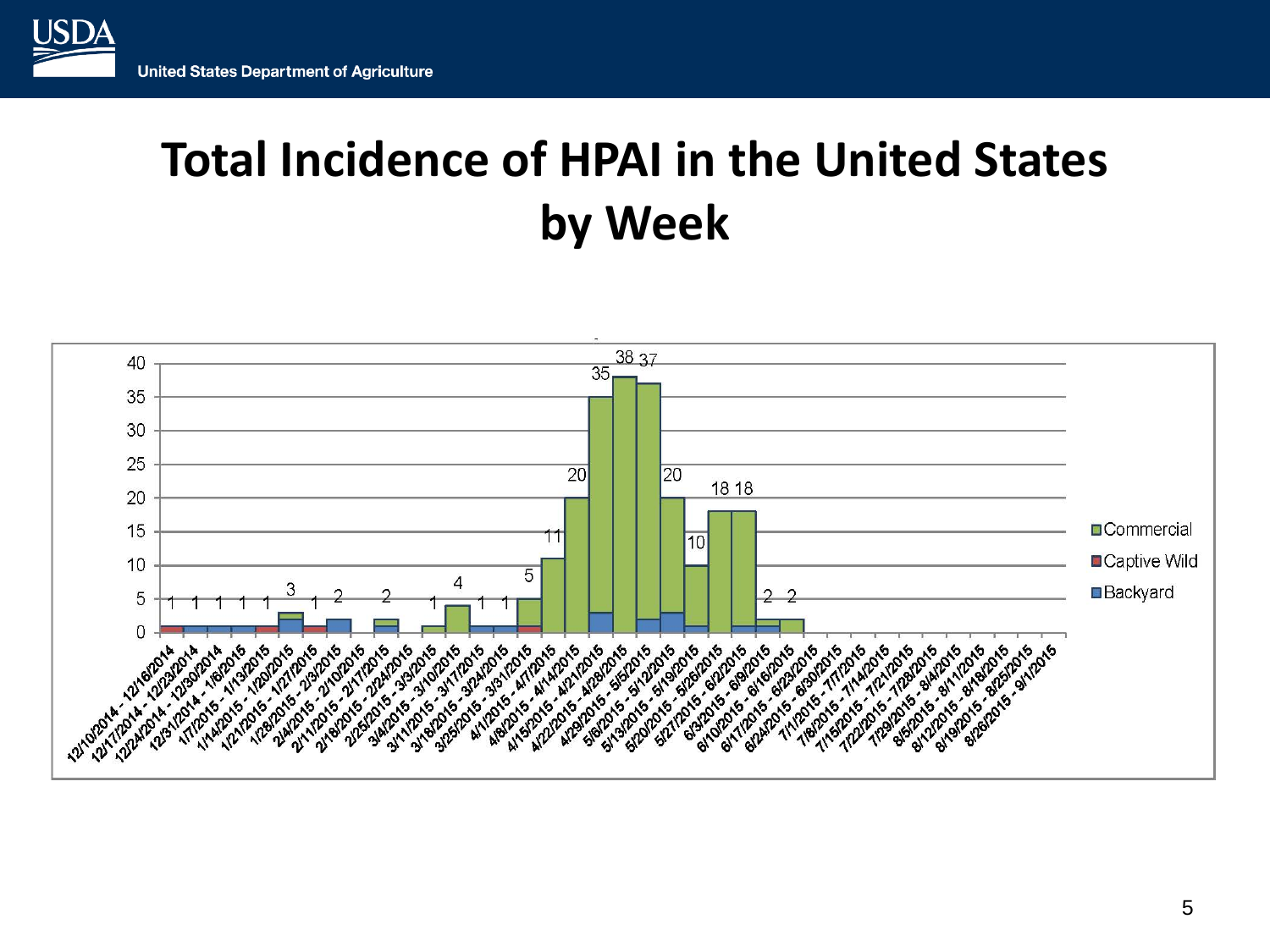USD/

### **HPAI Detections in the United States**

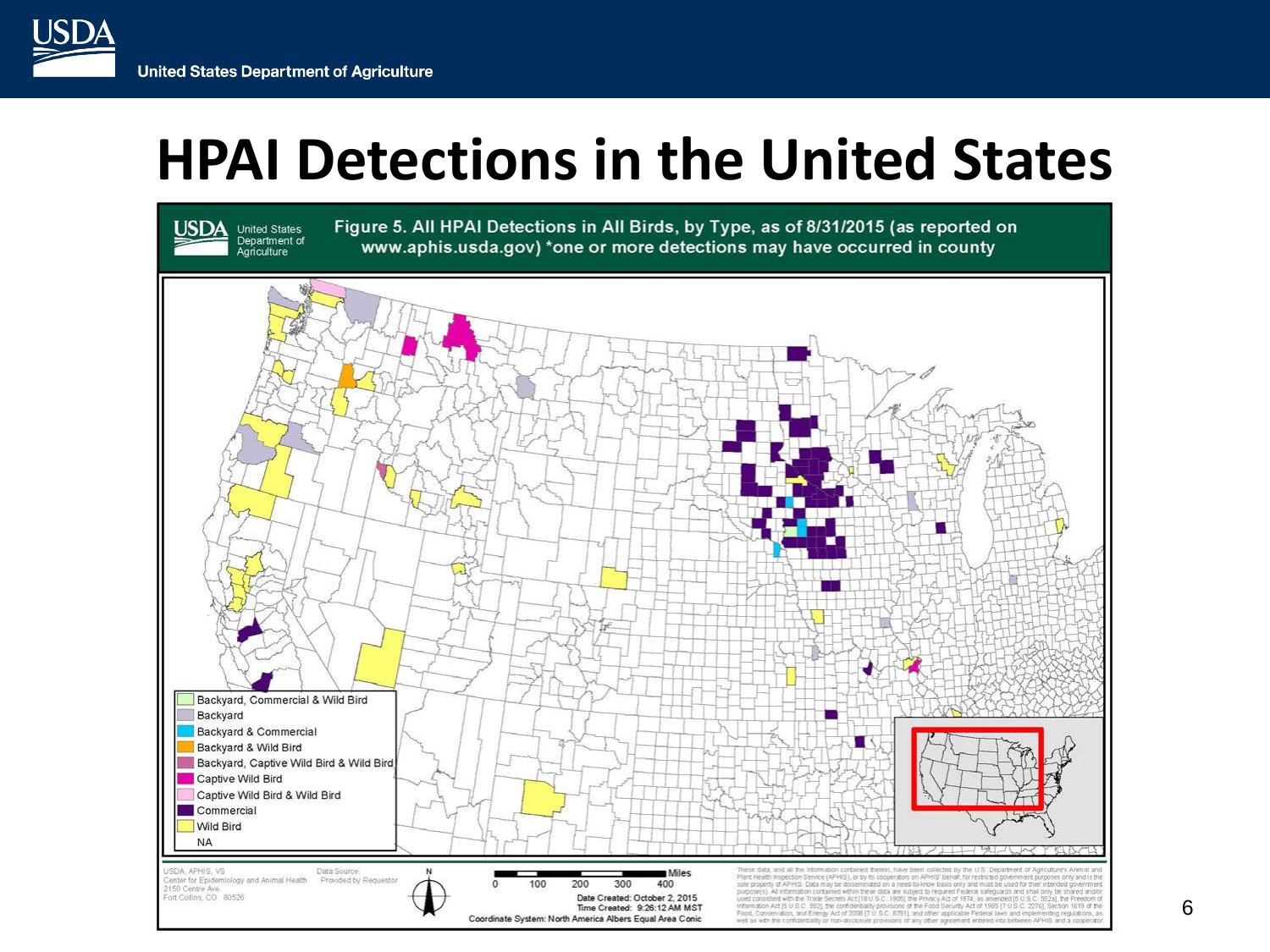### **First Detection by Flock Type in each State by National Veterinary Services Laboratories Confirmation Date**

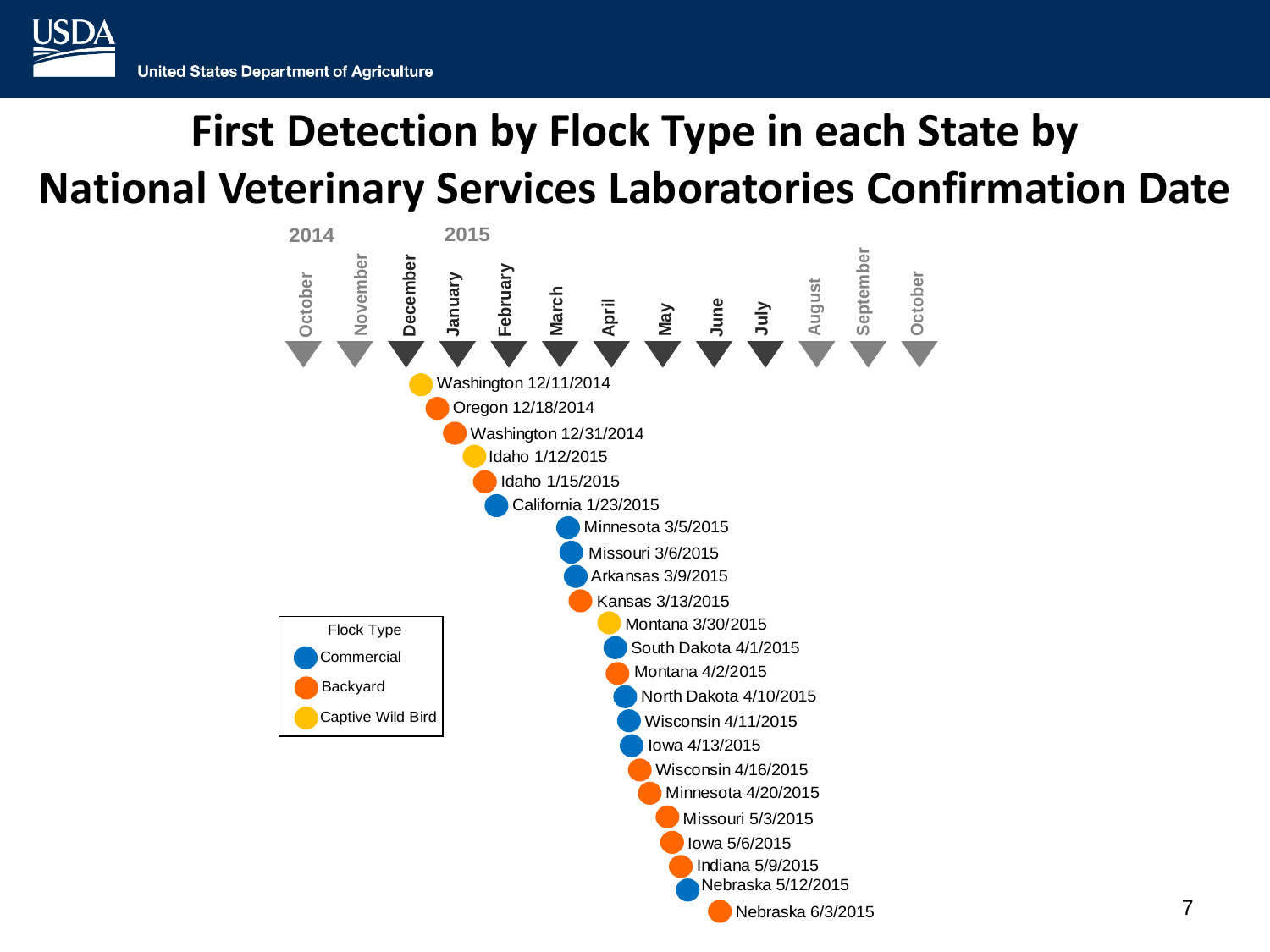# **Approximate Percentage of U.S. Poultry Affected**

The losses in commercial inventories for layer chickens, pullets, and turkeys were substantial. This was the most significant HPAI outbreak in U.S. history.

| Flock Type <sup>a</sup>     | <b>Percent Losses</b>                             |  |  |
|-----------------------------|---------------------------------------------------|--|--|
| Layer Chickens <sup>b</sup> | 10.01% avg. U.S. inventory                        |  |  |
| <b>Pullet Chickens</b>      | 6.33% avg. U.S. inventory                         |  |  |
| <b>Broiler Chickens</b>     | <0.01% avg. U.S. inventory                        |  |  |
| Turkeys                     | 3.16% annual production; 7.46% avg. U.S inventory |  |  |

<sup>a</sup> Flocks identified as "mixed poultry" were not included in bird counts.

<sup>b</sup> This includes flocks that were identified as "chickens" and or "layer breeder."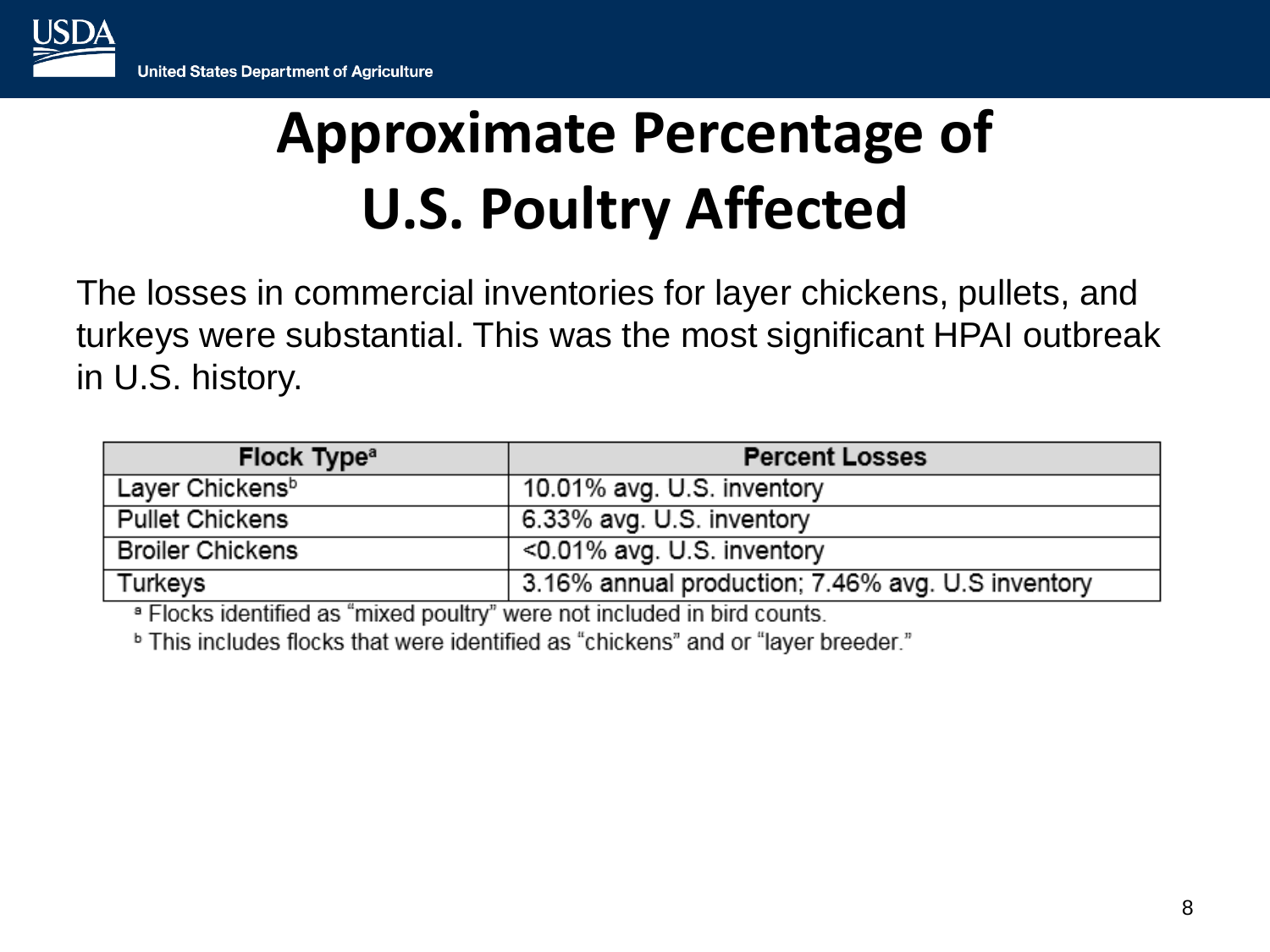## **Transmission**

- Sharing equipment between farms, entry of wild birds into barns, and farm workers/visitors all likely contributed to virus spread.
	- Other possible pathways included short-distance aerosol spread, carcass disposal techniques, and other biosecurity breaches.
- Results indicated that HPAI can be aerosolized from infected flocks.
	- While possible that aerosol transmission was responsible for disease spread, the USDA APHIS Epidemiological Analysis was "not able to determine with certainty whether aerosol transmission was responsible for a farm becoming infected."

USDA APHIS CEAH. (2015). *Epidemiologic and Other Analyses of HPAI-Affected Poultry Flocks: September 9, 2015* available at [https://www.aphis.usda.gov/animal\\_health/animal\\_dis\\_spec/poultry/downloads/Epidemiologic-](https://www.aphis.usda.gov/animal_health/animal_dis_spec/poultry/downloads/Epidemiologic-Analysis-Sept-2015.pdf)Analysis-Sept-2015.pdf. 9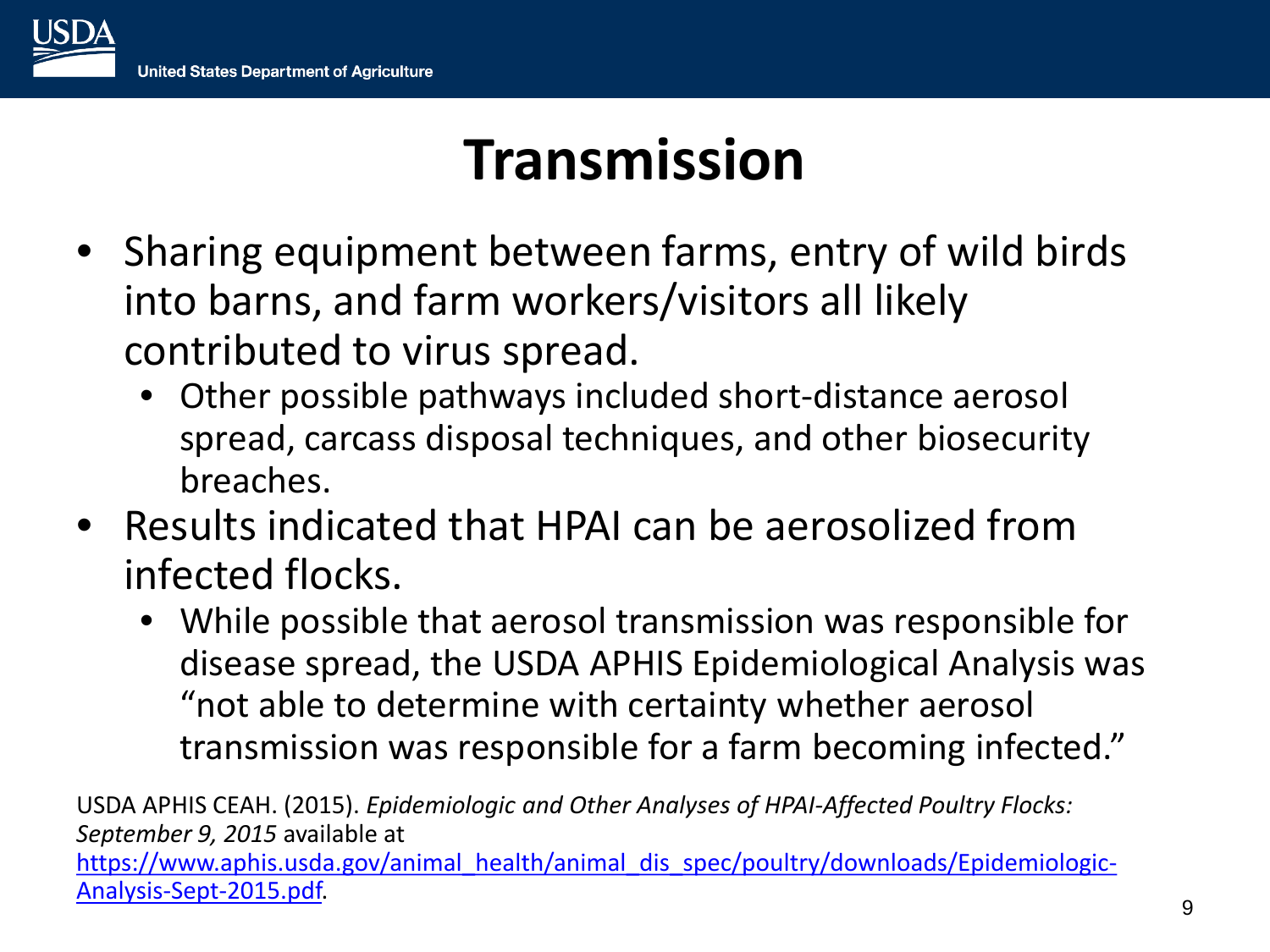## **Organizational Response**

- In December 2014, an Incident Coordination Group (ICG) was established and VS personnel deployed to the first HPAI case.
- The ICG was scaled up significantly in April to reflect the increasing number of detections and broadening response requirements.
- VS Incident Management Teams (IMTs) were deployed from December 2014 to August 2015.
	- Outbreak resulted in a new VS IMT—Indigo.
- Over the course of the outbreak, there were over 1,200 deployments by APHIS personnel.
	- APHIS was on Mobility Level 2; VS initiated mandatory deployments.
	- The number of APHIS responders and contractors continued to increase as the outbreak grew.
	- There were deployments from all APHIS programs.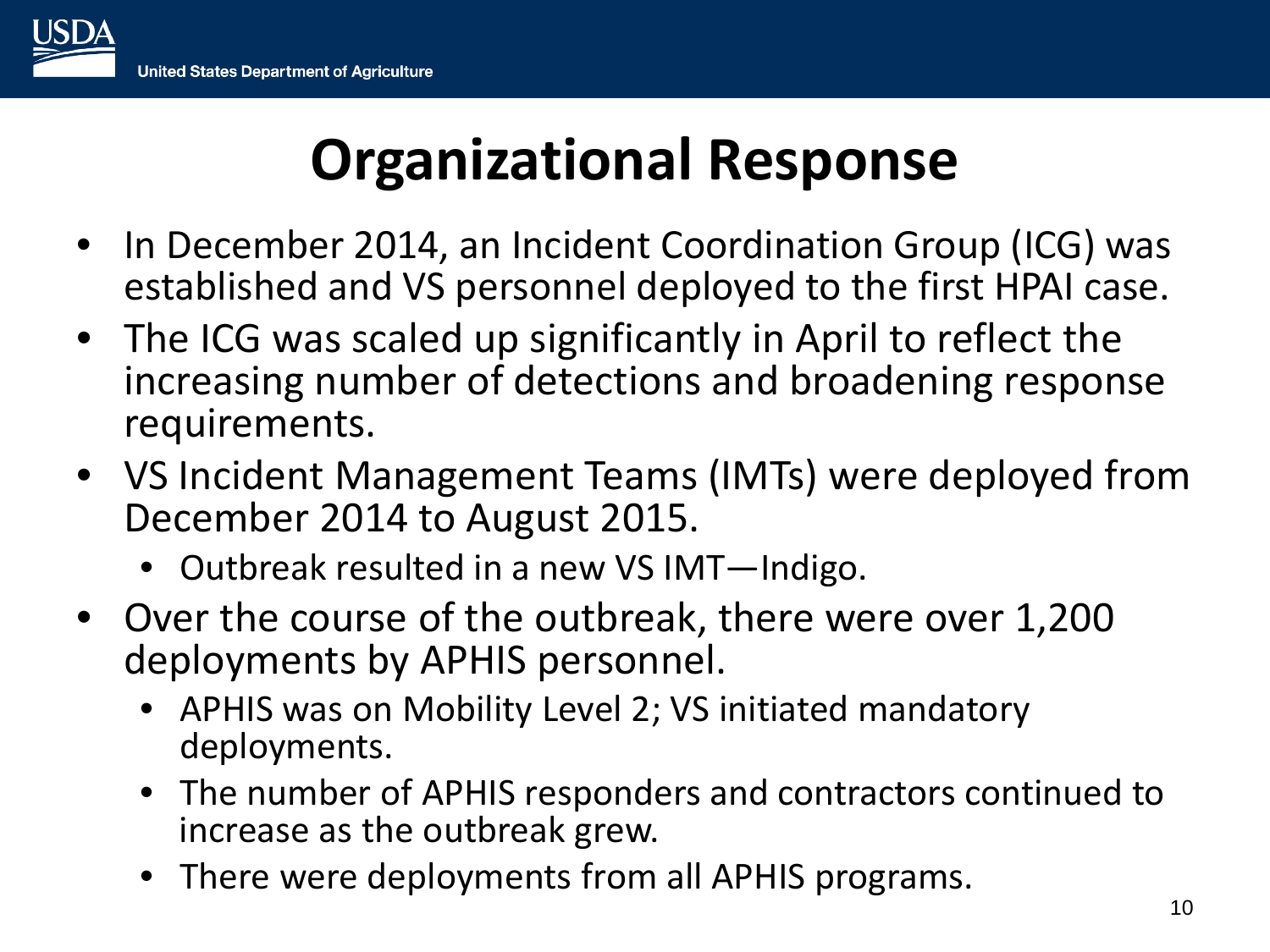### **Incident Management Structures and Key Events during the 2014–2015 Outbreak**

| December<br>2014                                                   | January<br>2015                                          | February<br>2015 | March<br>2015                                    | April<br>2015                                     | May<br>2015                     | June<br>2015                                     |
|--------------------------------------------------------------------|----------------------------------------------------------|------------------|--------------------------------------------------|---------------------------------------------------|---------------------------------|--------------------------------------------------|
| Dec 14<br>HPAI first detected in<br>the United States              | EMLC engaged<br>Jan 23                                   |                  | <b>Dec 24</b><br>First detection in<br>Minnesota | Apr 13<br>First detection in lowa                 | Green IMT split into<br>2 teams | Blue IMT split into<br>2 teams                   |
| <b>Dec 19</b><br>- First backyard flock<br>tests positive for HPAI | HPAI confirmed in a<br>commercial flock in<br>California |                  |                                                  | Apr 22-28<br>Week with the most<br>new cases (38) |                                 | <b>Jun 17</b><br>Last HPAI-confirmed<br>premises |
| - National ICG<br>established                                      |                                                          |                  |                                                  |                                                   |                                 | <b>Jun 23</b><br>APHIS MAC replaces<br>the EMLC  |
| <b>Dec 24</b><br>First personnel                                   |                                                          |                  |                                                  |                                                   |                                 |                                                  |

deployed to the field

**USDA**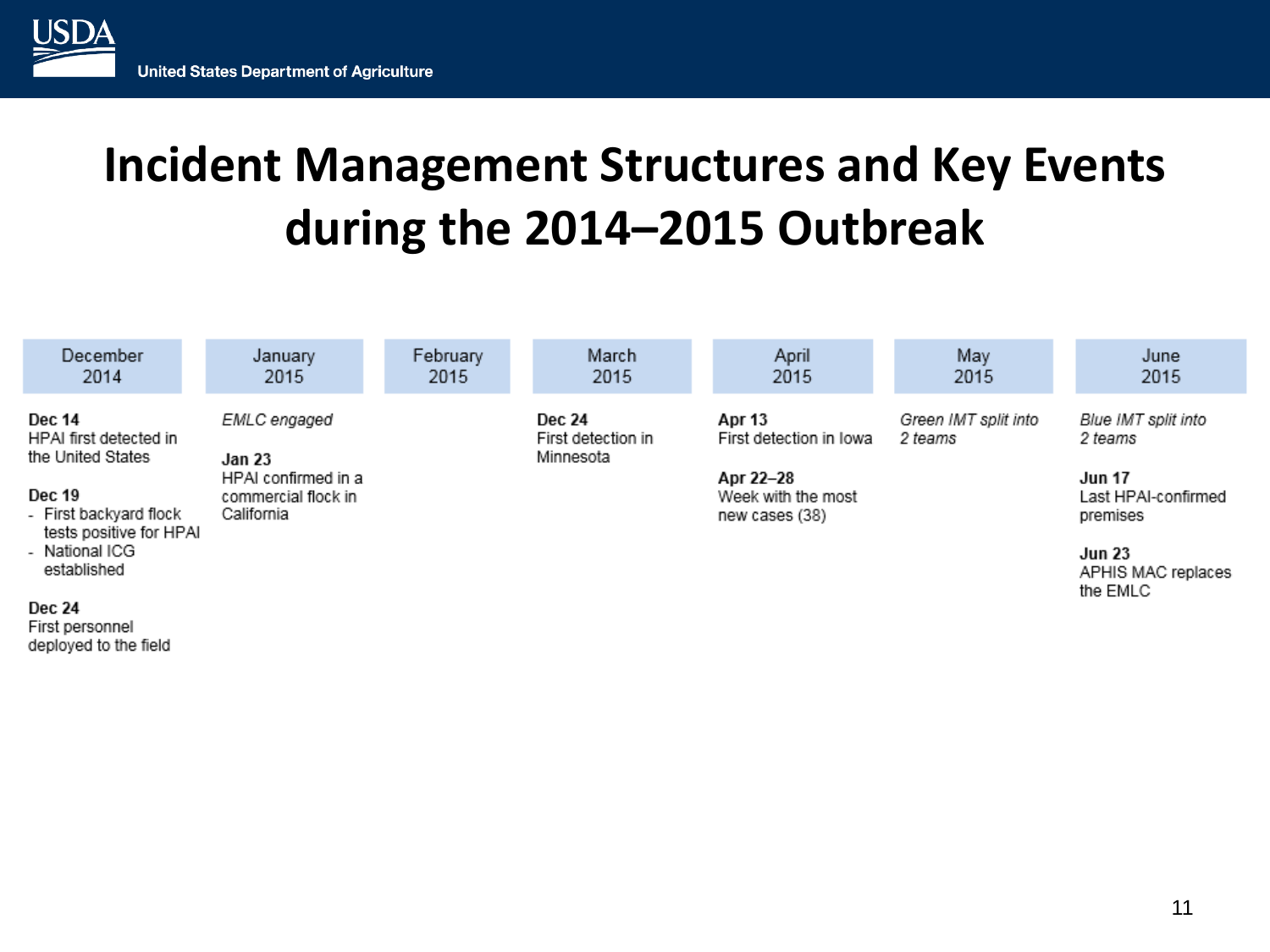### **Personnel**

- At the height of response operations in June 2015, more than 3,400 personnel were deployed:
	- About 250 APHIS personnel, 180 State responders, and over 3,000 support contractors.
- Over the course of the entire outbreak, there were 1,220 deployments by APHIS personnel, with 773 total individuals deployed.
	- After training, 69 National Animal Health Response Corps (NAHERC) members deployed during the outbreak.
- Many APHIS personnel deployed twice, and some deployed 3–4 times.
- ~300 additional employees worked virtually or at an APHIS headquarters location as part of the ICG.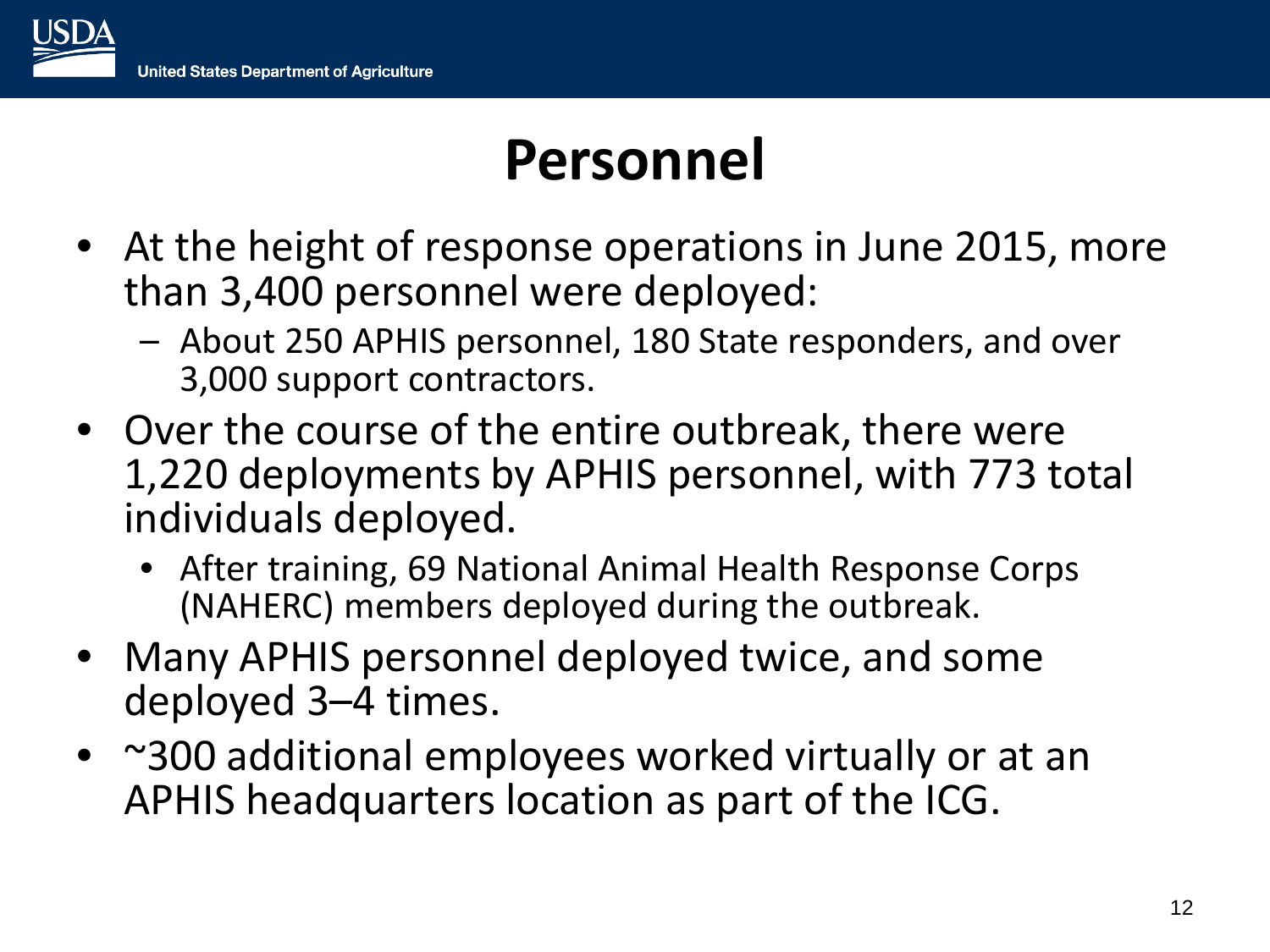

### **Total Number of APHIS Personnel Deployed by State of Incident**

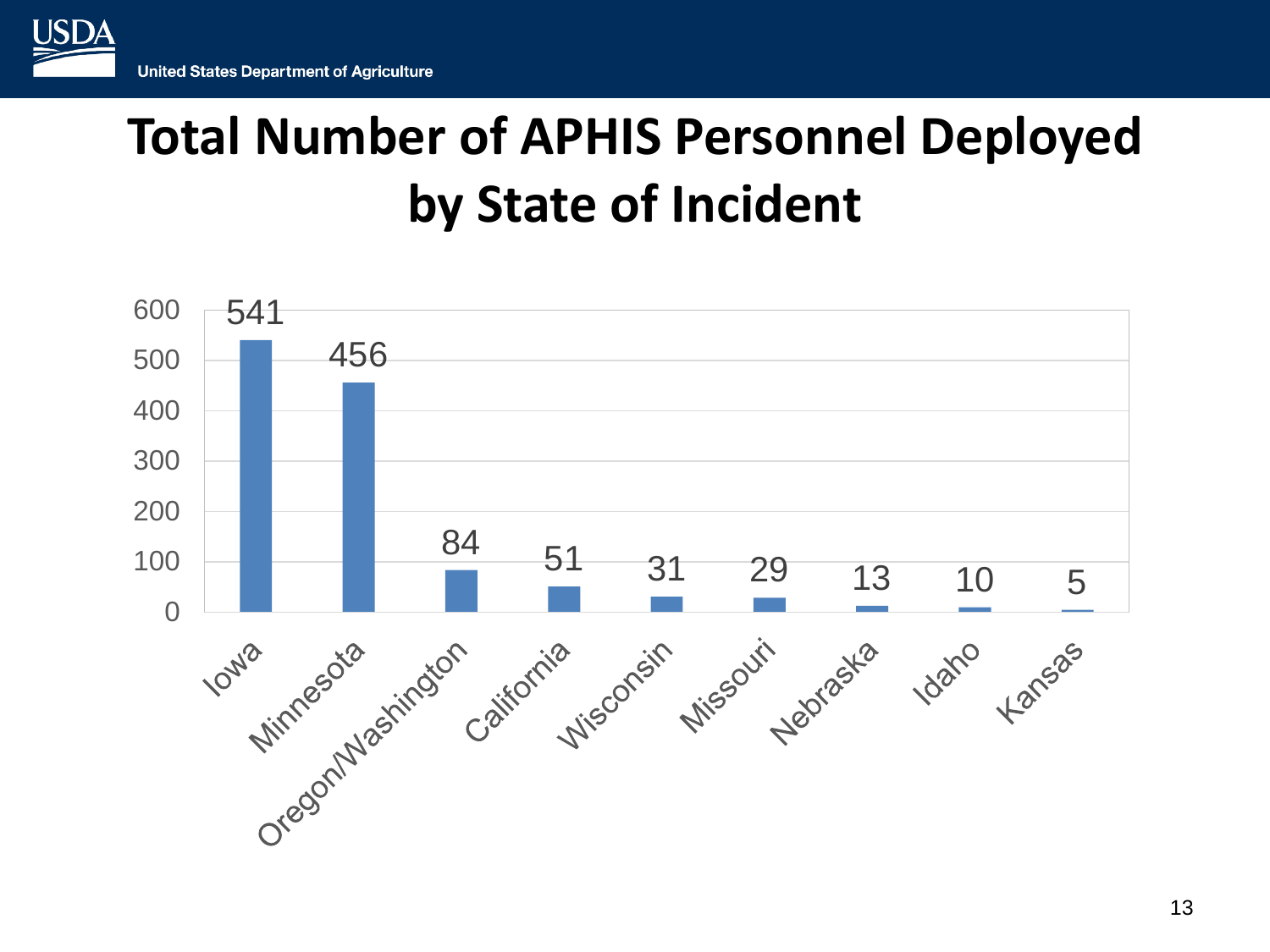### **APHIS VS Incident Management Team Rotation**



<sup>a</sup> Teams split and augmented with contractors due to the scope of the incident.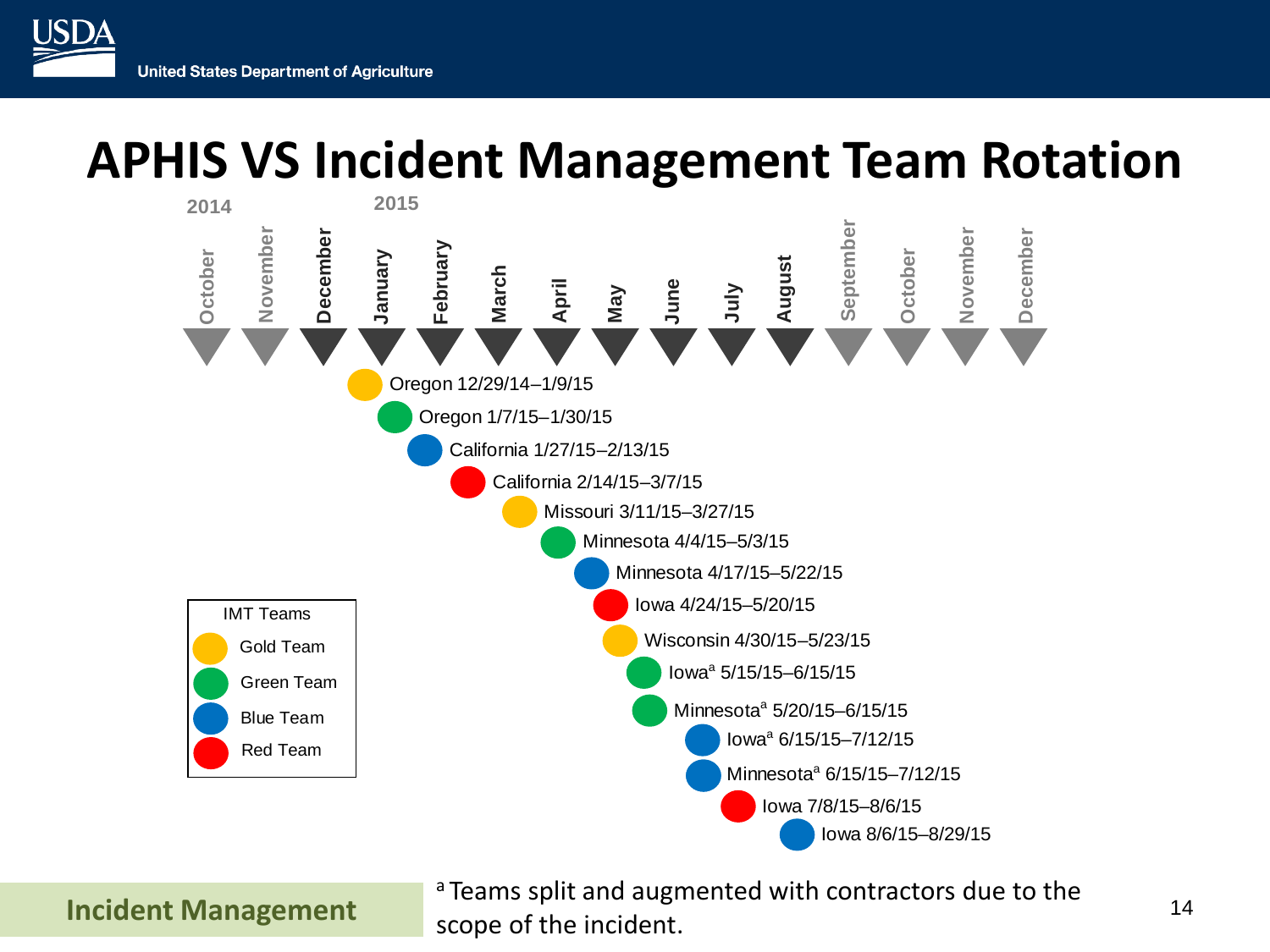### **Contractors**

- The response to the outbreak quickly outpaced available resources once the outbreak accelerated in the Midwest, both at the ICG and IMT levels.
- Contractors augmented both ICG and field responses.
	- USDA APHIS contracted with a number of companies, large and small, to effectively execute response operations.
	- Contractors worked in the field not only to provide services and materials related to depopulation, disposal, and disinfection, companies premises physical security services, credentialing assistance, and equipment rentals.
	- More than 90 companies, individuals, and organizations were contracted to complete response operations successfully.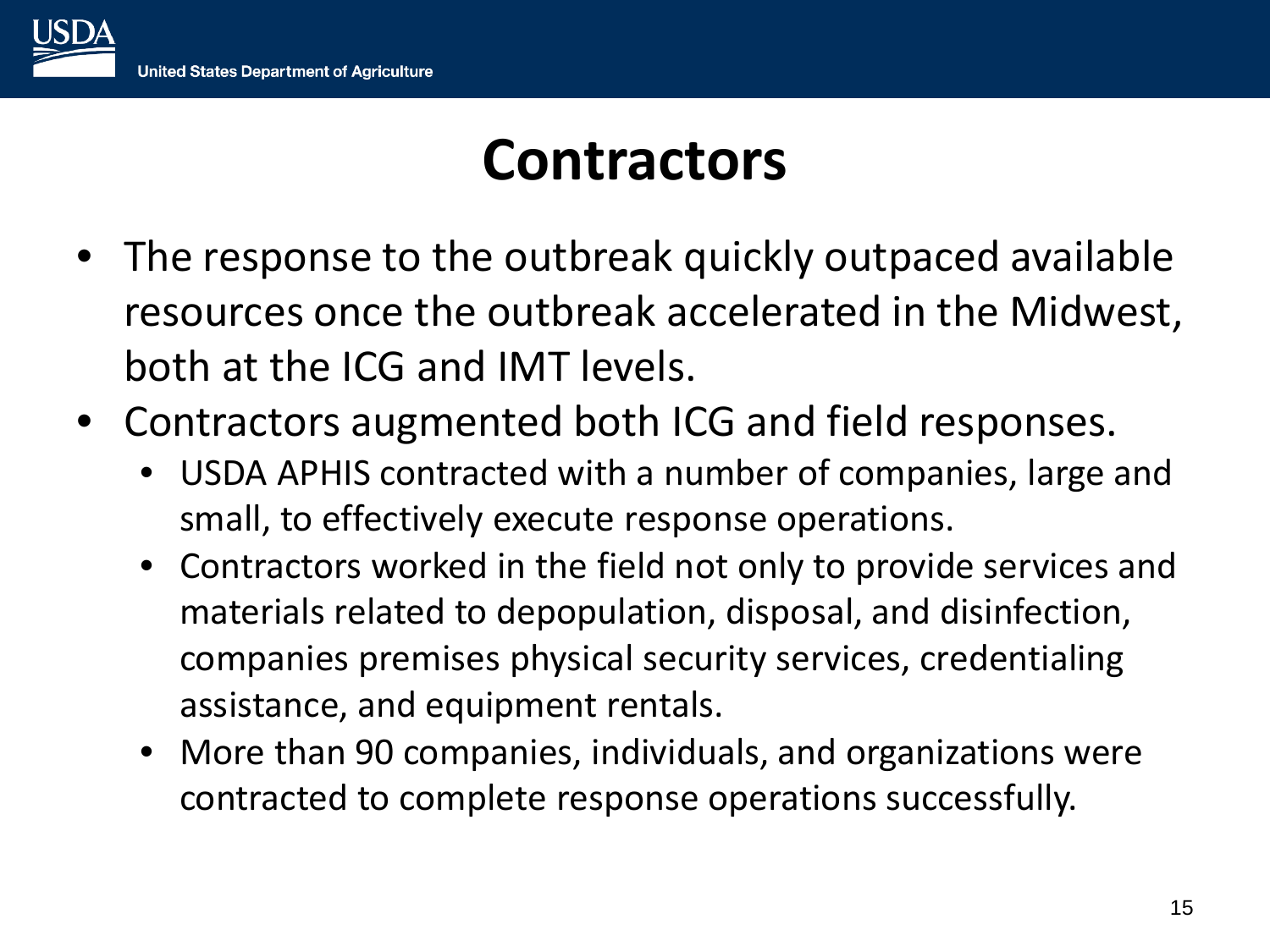

### **Number of Contractors Deployed during Outbreak**



Incident Management **The Total number of contractors (field & ICG)** 16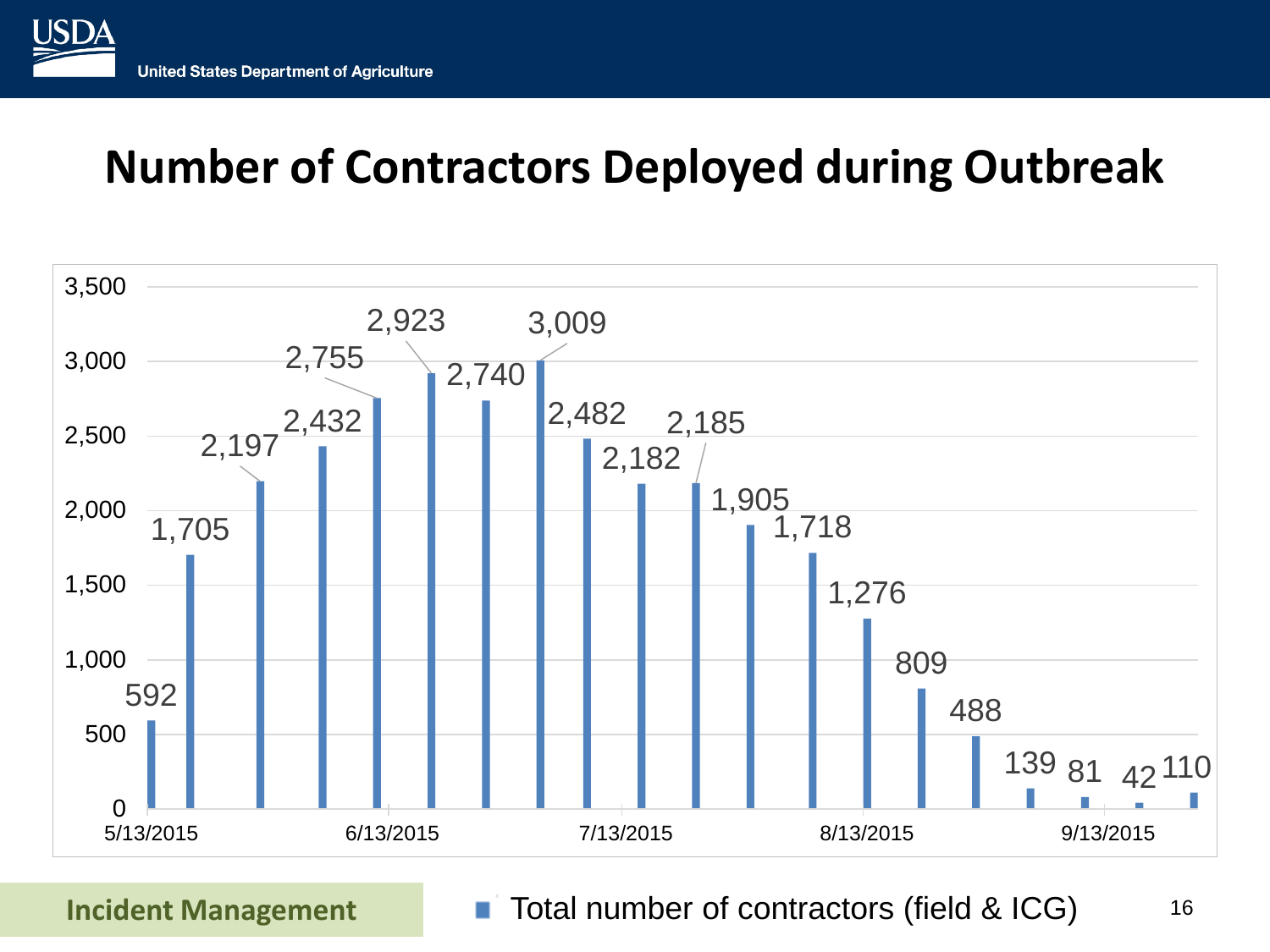## **Logistics Overview**

- The SPRS Logistics Center and the NVS led logistics for the 2014–2015 HPAI outbreak at the ICG-level, and also deployed personnel to support the APHIS VS IMTs as required by the incident.
- The SPRS Logistics Center and NVS were responsible for contracting support for response activities.
	- Contractor support peaked in June, when over 3,000 personnel in the field were responding to the incident.
- First activated on December 19, 2014, the NVS had over 2,700 requests for supplies through June 2015.
	- At a cost of over \$2.9 million.
	- Transportation costs, including for extraordinary rapid transit of diagnostic samples, totaled approximately \$350,000.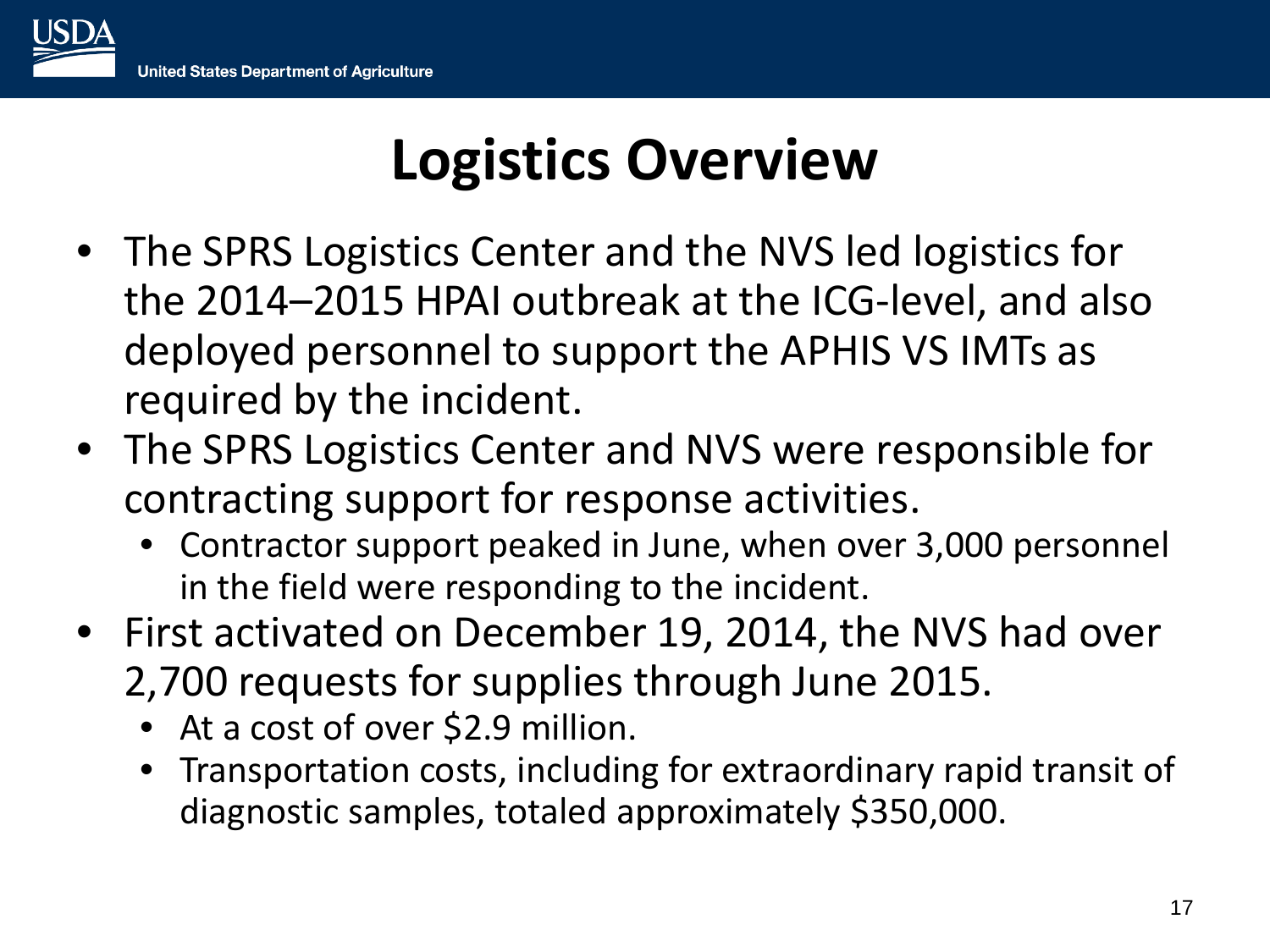# **Overview of Response Activities**

- Depopulation, disposal, and virus elimination activities all posed significant challenges due to the number of affected premises and birds.
	- Foaming was the most common method of depopulation for turkeys;  $CO<sub>2</sub>$  in chicken layers,
	- Composting the most common method of disposal, and
	- Wet disinfectant the most common mode of virus elimination.
- On average, it took commercial premises 111 days from NVSL disease confirmation to get restock approval.
	- 104 days from completion of depopulation to restock approval.

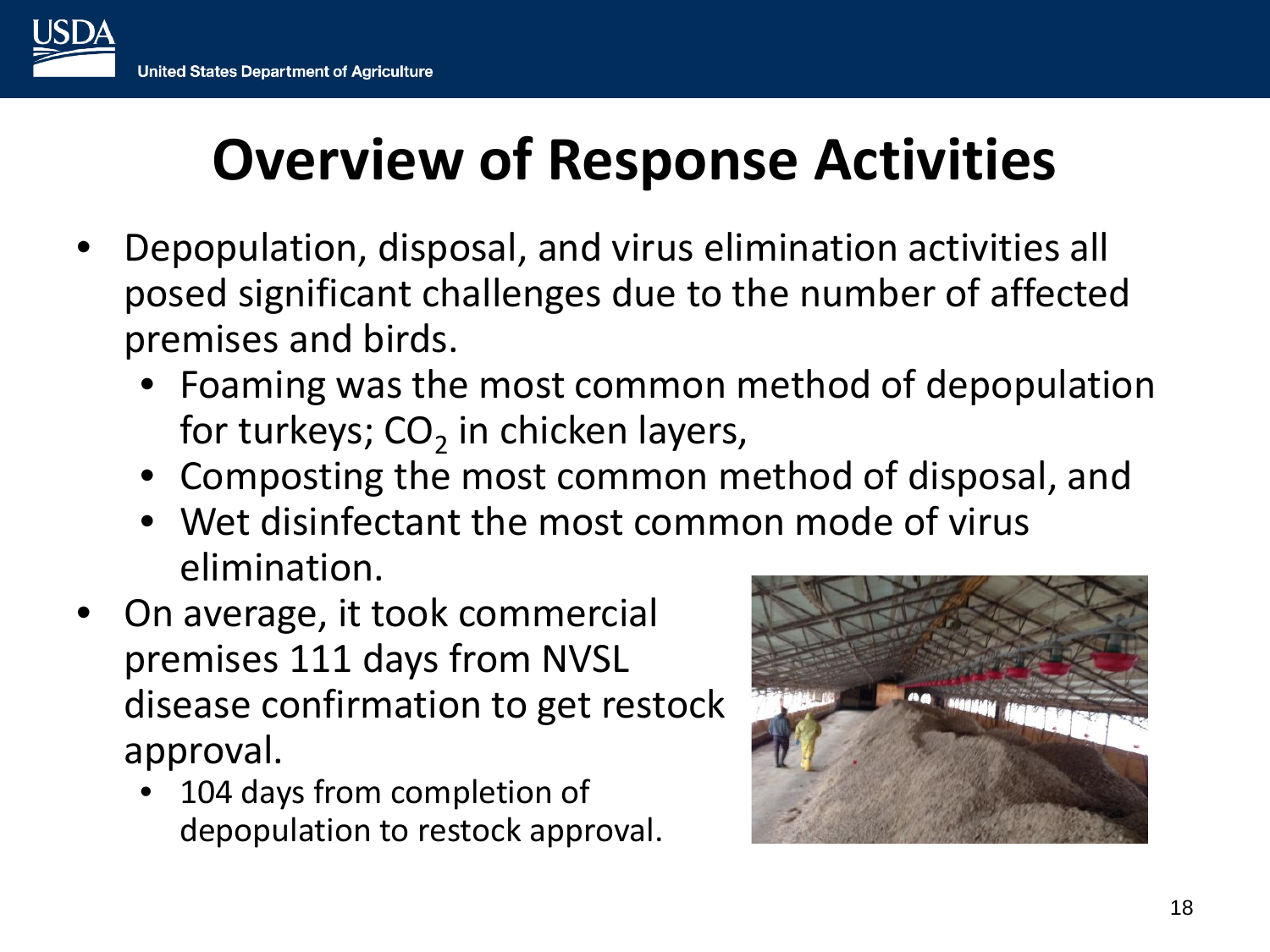# **Appraisal and Compensation Overview**

- Over \$650 million was paid for response activities on Infected Premises.
- In total, 232 appraisals and 44 trace outs were completed, with approximately \$200 million paid for indemnity (approximately 24% of total funds expended for response).
- Indemnity processes were cumbersome and led to delays.
	- New indemnity processes have been streamlined and simplified.
- Cooperative Compliance Agreements were used as the mechanism to compensate producers for work they performed on their premises—such as disposal and virus elimination procedures.
	- Lessons learned from this experience resulted in new appraisal and compensation processes, that eliminated the use of these agreements. 19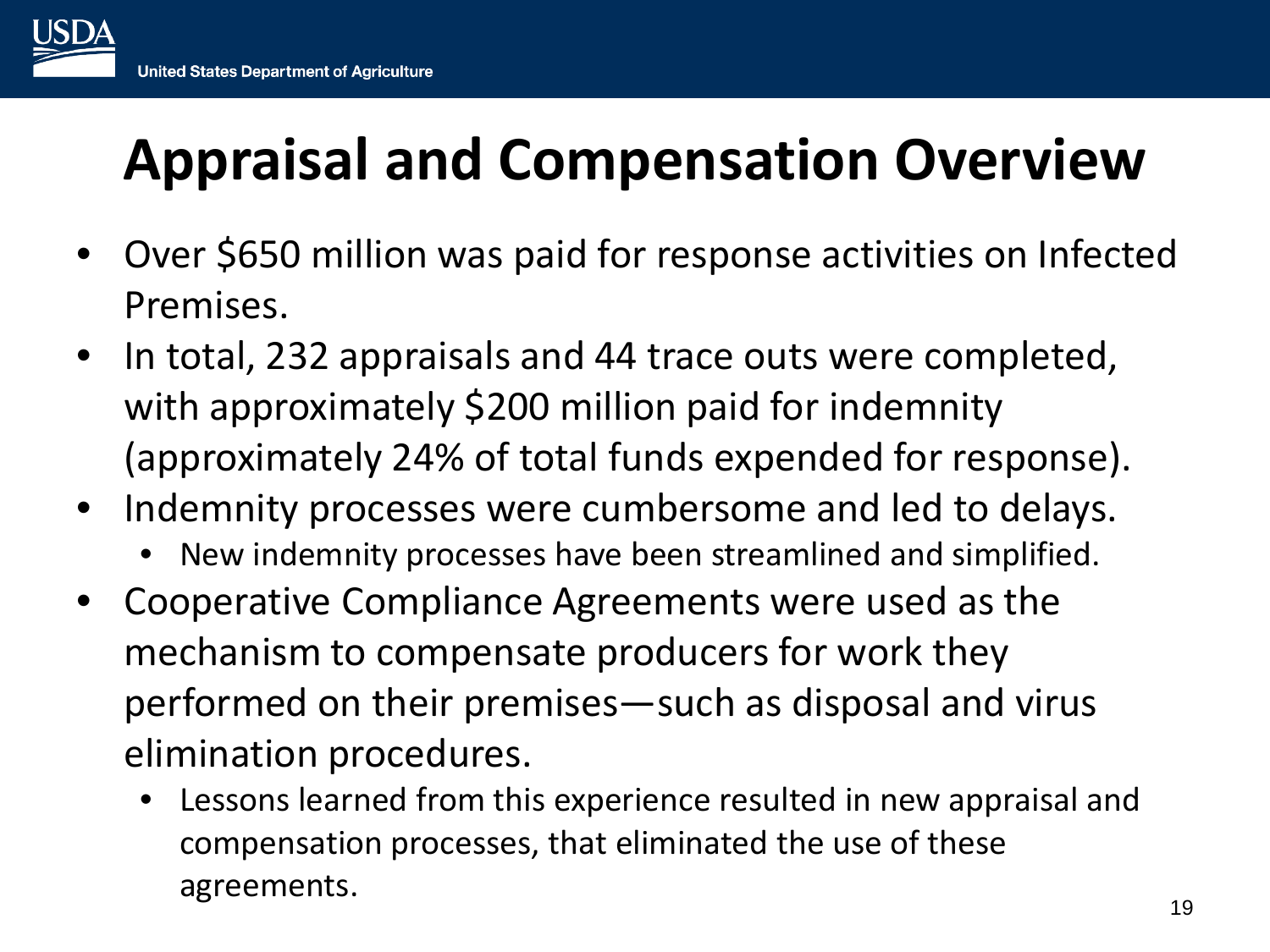# **End of Outbreak and Cost**

- Although outbreak ended in mid-June 2015, many response operations (e.g., cleaning and disinfection, environmental sampling, and restocking) continued throughout the fall.
- As of November 18, 2015, the United States sent a final report to the World Organization for Animal Health (the OIE).
	- At that time, the 2014–2015 outbreak in the United States was considered closed.
- Extensive planning and preparation efforts continued for the possible reemergence of HPAI in the fall of 2015 and spring of 2016.
- For the 2014–2015 outbreak, over \$850 million was paid out for response activities, indemnity payments, and direct support personnel for the response.
- Further funds were spent on preparedness activities: **it was the most expensive animal health incident recorded in U.S. history**.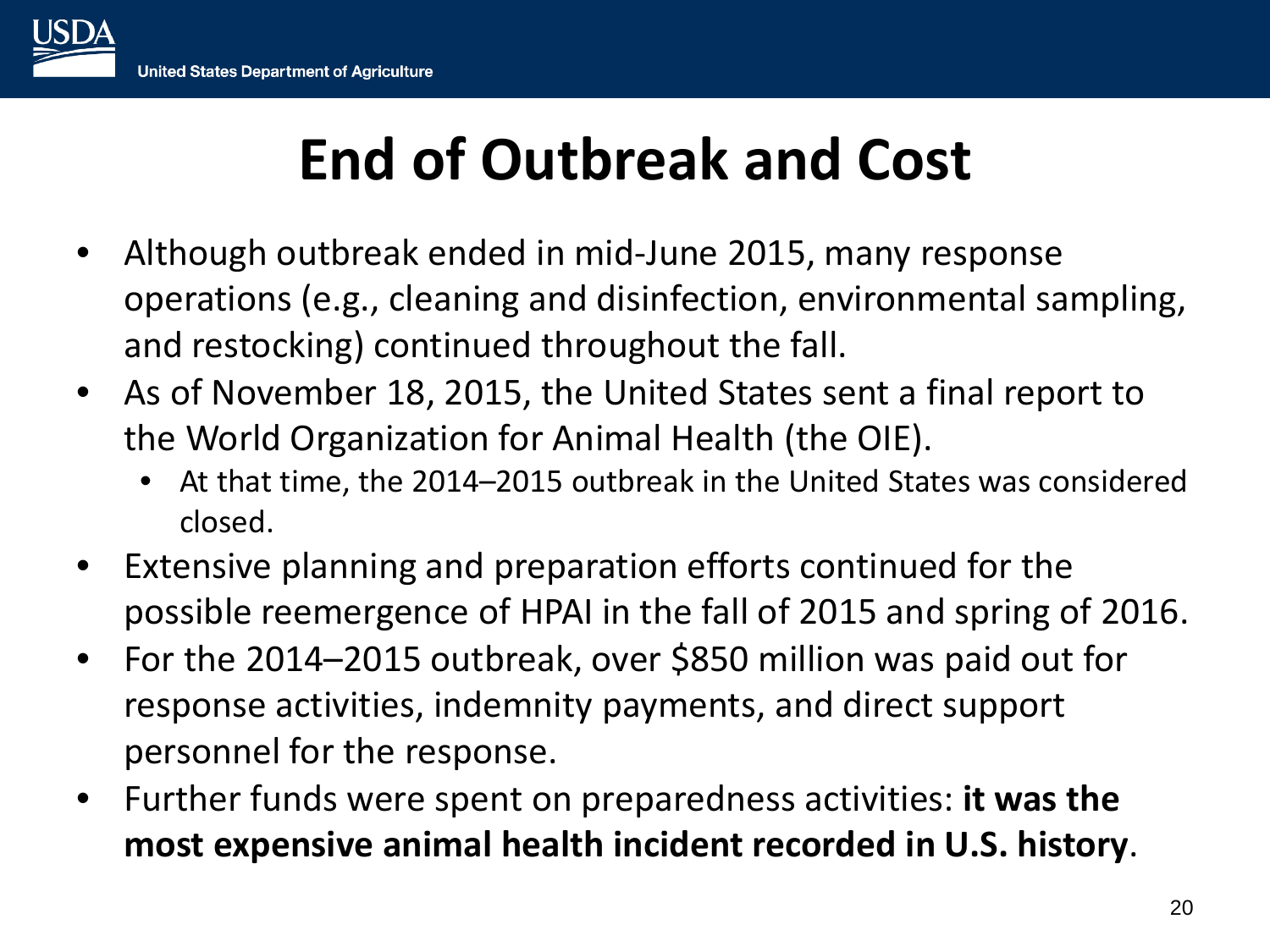USDA

## **Summary of Key Events during the 2014–2015 HPAI Outbreak**



Last IP Quarantine Released 1/4/2016 (South Dakota)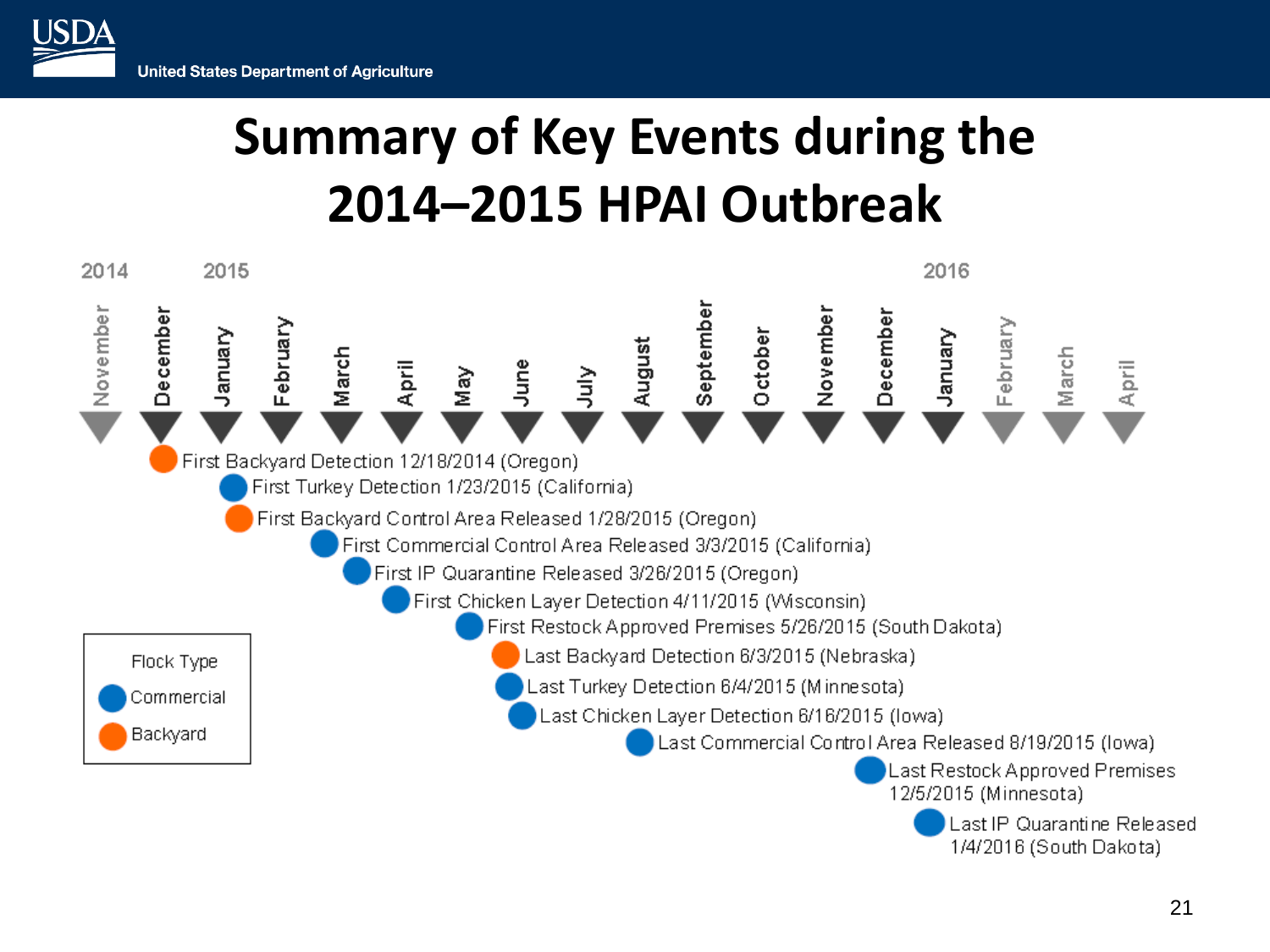

## **Economic and Trade Impact**

- Estimates suggest the 2014–2015 HPAI incident resulted in approximately \$1.6 billion in direct losses from turkeys and egg-laying hens that had to be euthanized.
- When accounting for factors like restocking and lost future production, the impact to the U.S. economy is thought to be closer to \$3.3 billion.
- As a result, consumers experienced wholesale egg prices reaching nearly \$2.80 per dozen, more than doubling the previous 3-year average cost of large eggs.
	- Prices continually decreased throughout the remainder of 2015, but costs sustained above the 3-year average.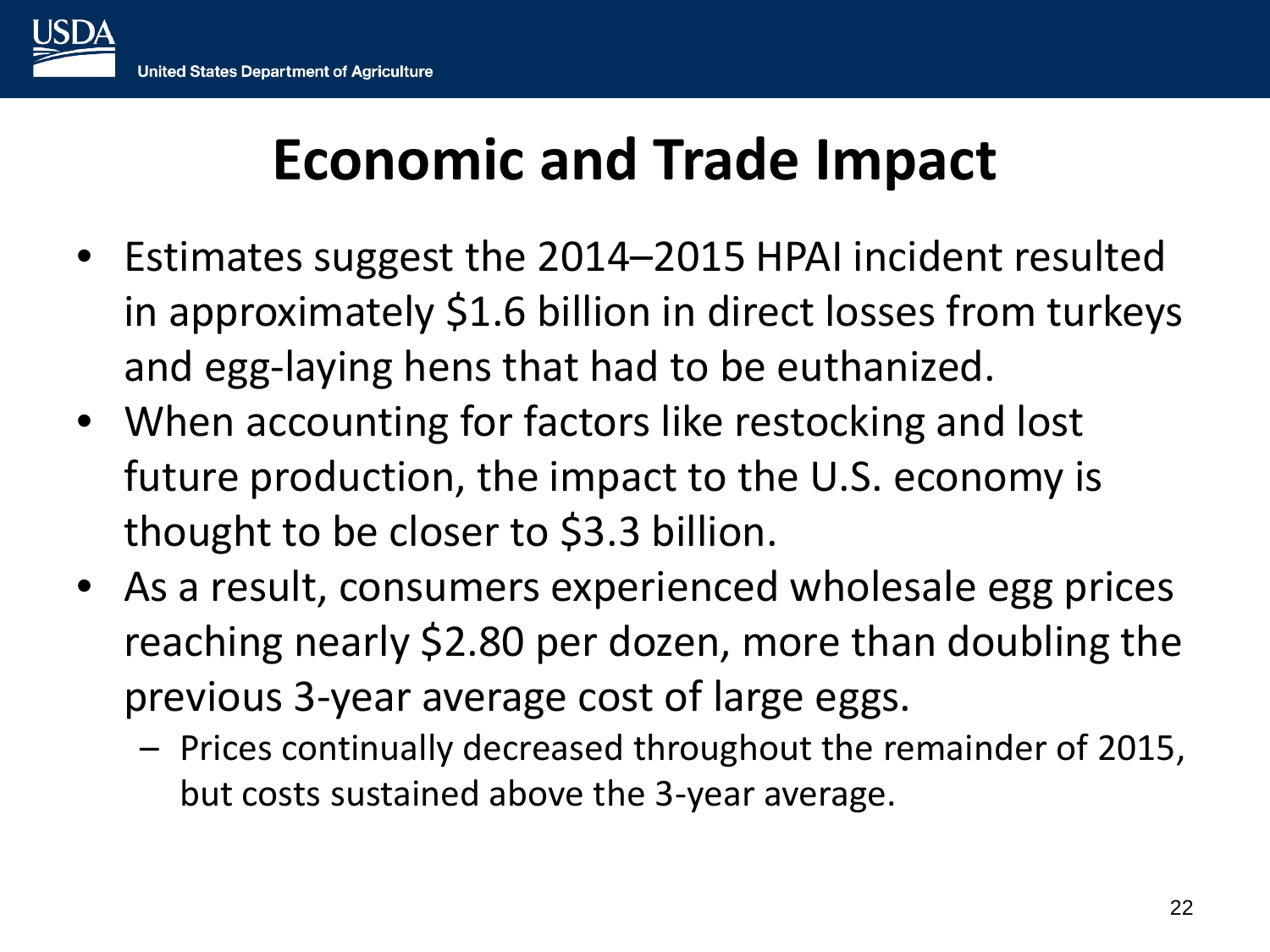# **List of Policies & Guidance**

For example, the following policies and guidance were provided during the 2014–2015 HPAI outbreak (in alphabetical order):

- [Control Area Release](http://www.aphis.usda.gov/animal_health/emergency_management/downloads/hpai/control_area_release.pdf)
- Financing the Response: State/Tribal Information
- [General Resources and Information](http://www.aphis.usda.gov/animal_health/emergency_management/downloads/hpai/hpai_generalresources.pdf)
- [H5/H7 Avian Influenza Case Definition](http://www.aphis.usda.gov/animal_health/emergency_management/downloads/hpai/case_definition.pdf)
- HPAI in the Live Bird Marketing System
- HPAI Response Goals
- [HPAI Zones and Premises](http://www.aphis.usda.gov/animal_health/emergency_management/downloads/hpai/hpai_zones.pdf)
- [Indemnity Procedures](http://www.aphis.usda.gov/animal_health/emergency_management/downloads/hpai/indemnity_procedures.pdf)
- Landfill Disposal Guidance— Recommended Waste Acceptance Practices for Landfills
- Mortality Composting Protocol for AI Infected Flocks
- [New](http://www.aphis.usda.gov/animal_health/emergency_management/downloads/hpai/newdetectionnewstate.pdf) State Checklist
- Post C&D Environmental Sampling Guide
- PPE Recommendations for HPAI Responders
- [Processing Indemnity Payments](http://www.aphis.usda.gov/animal_health/emergency_management/downloads/hpai/hpai_processingindemnity.pdf)
- [Restocking Criteria for Previously Infected](http://www.aphis.usda.gov/animal_health/emergency_management/downloads/hpai/criteriarestock.pdf) Premises
- Stamping Out and Depopulation Policy
- [Surveillance Activities around HPAI](http://www.aphis.usda.gov/animal_health/emergency_management/downloads/hpai/survsampling_byflocks.pdf)  Infected Backyard Flocks
- [Surveillance Sampling for Commercial](http://www.aphis.usda.gov/animal_health/emergency_management/downloads/hpai/survsampling_controlarea_commercial.pdf) Premises in Control Area
- Testing Requirements for Movement from the Control Area
- [Timeline to Restocking and Environmental](http://www.aphis.usda.gov/animal_health/emergency_management/downloads/hpai/restockingsampling_procedures.pdf) Sampling Procedures
- Use of the Antigen Capture Immunoassay
- Using Heat Treatment for Virus Elimination
- Ventilation Shutdown Evidence and Policy.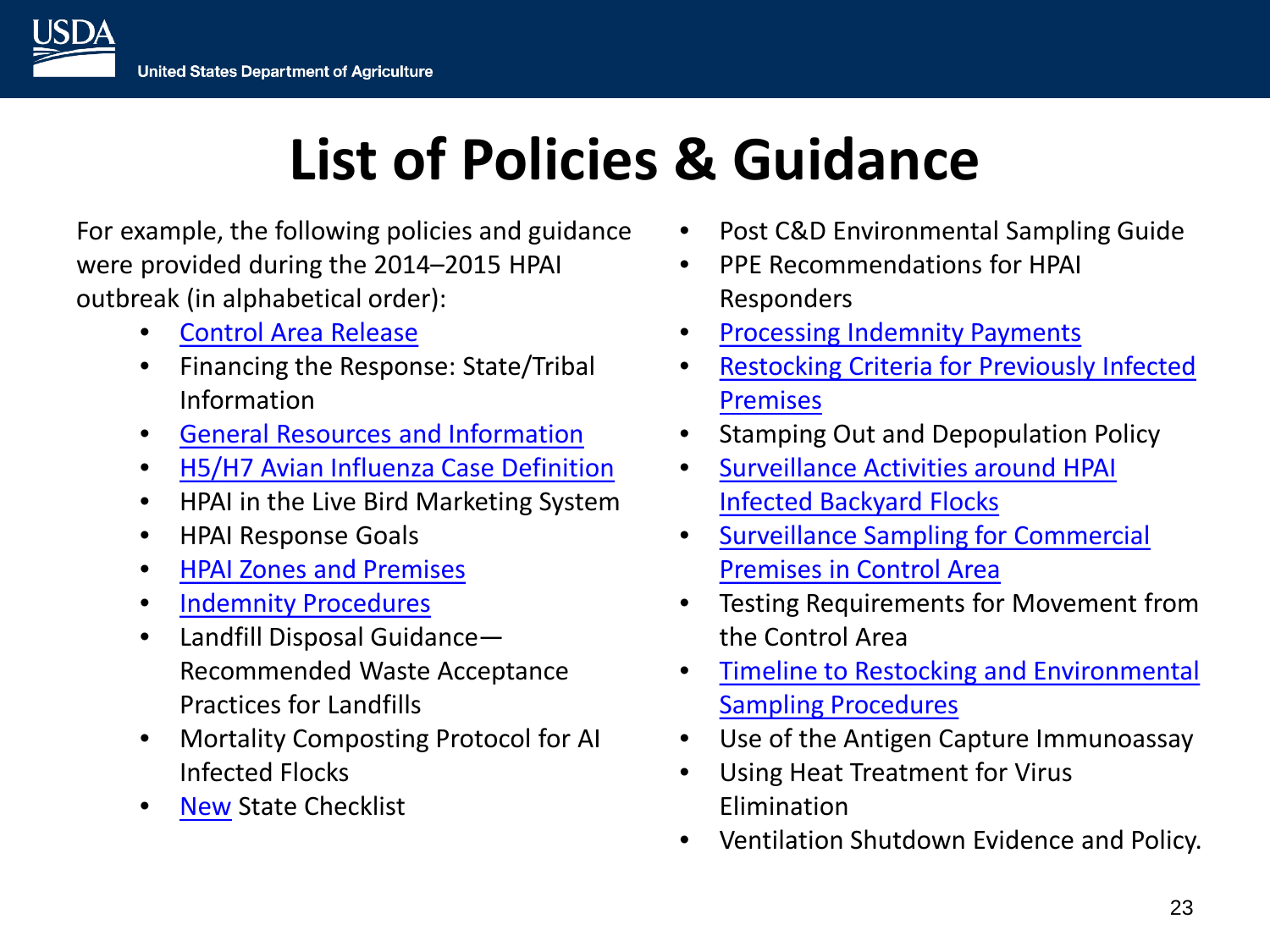

### **Lessons Learned**

- Depopulation needed to occur more rapidly to stop the amplification of virus and ongoing HPAI transmission.
- Financial processes were cumbersome and time consuming.
- Biosecurity measures must be improved on premises to not only stop HPAI transmission during an outbreak, but prevent HPAI introductions into commercial poultry flocks in the future.

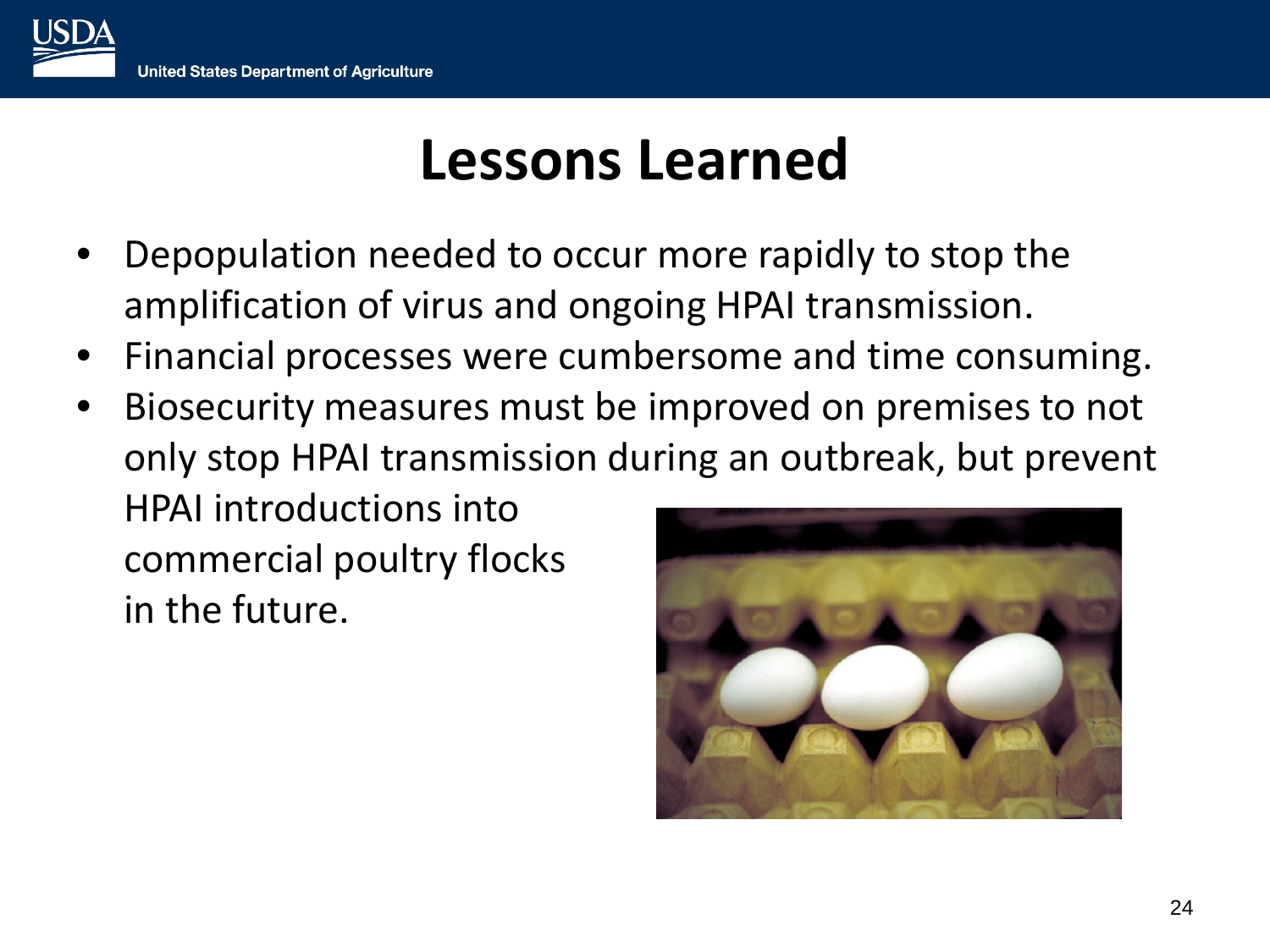# **Policy Updates**

- Policy guidance documents on issues like ventilation shutdown, heat treatment for virus elimination, and financial processes were developed and released to address the issues that occurred during the response to the incident.
- New biosecurity guidance was developed collaboratively by the industry, State, and Federal officials for implementation by producers.